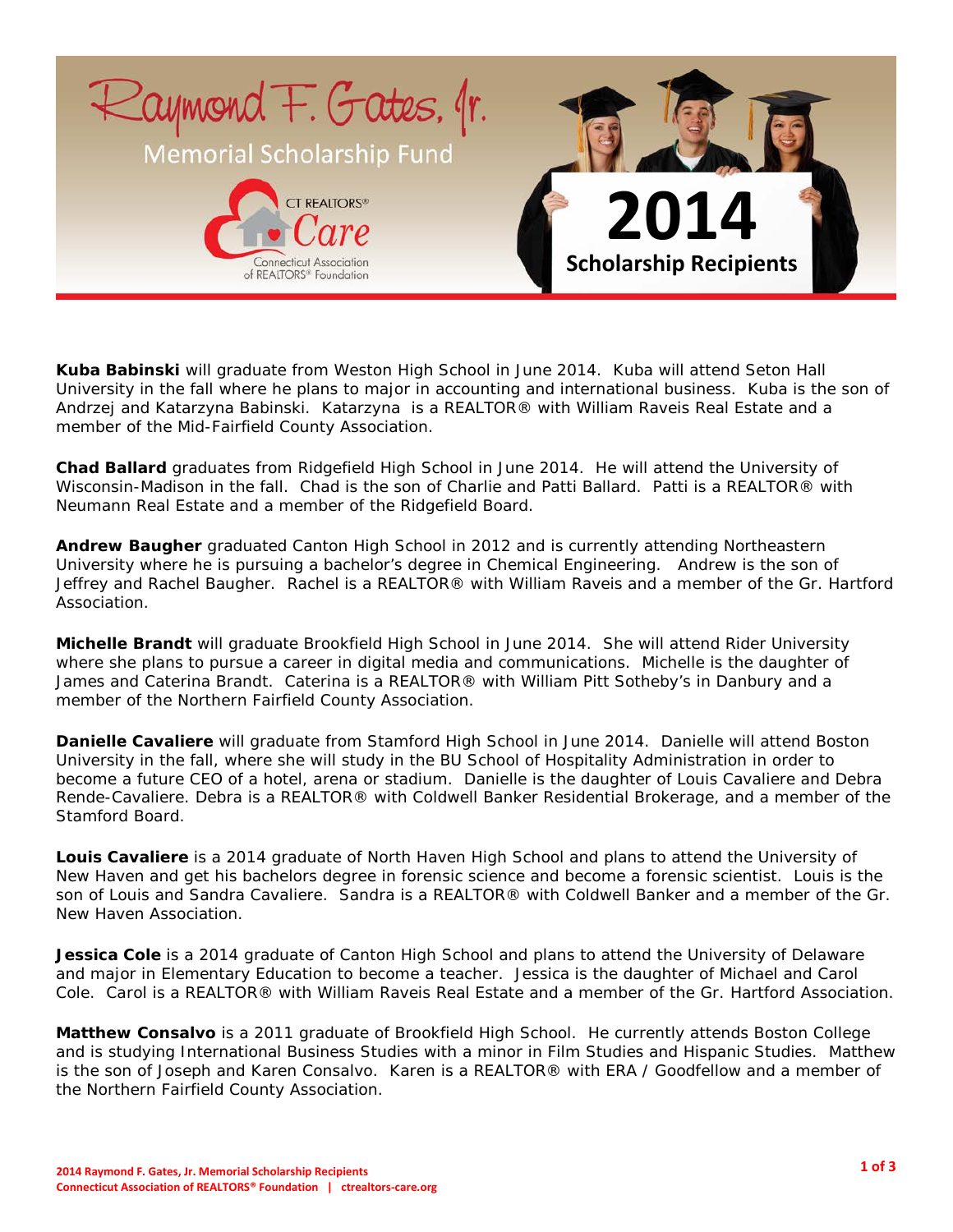**Joseph Cusano** is a 2011 graduate of Avon Old Farms School. Currently he is pursuing a Bachelor of Science in Biology at Georgetown University with a concentration in pre-medical studies. Joseph is the son of Robert and Maria Cusano. Robert is the Designated REALTOR® for Cusano Realty and a member of the Tri-County Board.

**Tara Dering** is a 2014 graduate of Branford High School and plans to attend the University of New Hampshire in the fall where she plans to major in Physical Education/Health to become licensed to teach and certified for coaching positions. Tara is the daughter of Tom and Emily Dering. Emily is a REALTOR® with CT Appraisal, LLC and is a member of the Gr. New Haven Association.

**Jay DeStories** is a 2013 graduate of Newtown High School and a 2013 National Merit Scholar. He attends Tufts University School of Engineering and is pursuing a double major in Computer Science and Mathematics. Jay is the son of William and RoseMarie DeStories Slawinski. RoseMarie is a REALTOR® with RoseMarie DeStories; Broker real estate and a member of the Northern Fairfield County Association.

**Zoe Eliades** is a 2014 graduate of Westhill High School and plans to attend Eastern CT State University in the fall. She plans to major in child development or elementary education and pursue a career involving children during their crucial developmental stages. Zoe is the daughter of George and Diane Eliades. Diane is a REALTOR® with Halstead Property and a member of the Stamford Board.

**Heather Fournier** is a 2014 graduate of Glastonbury High School and will attend the University of St. Joseph where she plans to study Special Education with hope of becoming a teacher. Heather is the daughter of Kathlene Fournier Urbanetti who is a REALTOR® with Berkshire Hathaway Home Services and a member of the Gr. Hartford Association.

**Errol Francis II** is a 2014 graduate of The Loomis Chaffee School and plans to attend Pomona College where he would like to major in something math or science related and later become a patent lawyer. Errol is the son of Errol and Jacqueline Francis. Jacqueline is the Designated REALTOR® with A1 Business & Realty and a member of the Gr. Hartford Association.

**Sean Galvin** is a 2014 graduate of Farmington High School and will attend Johns Hopkins University in the fall where he plans to major in history and go on to study Early American History, eventually earn a doctorate and become a professor and author. Sean is the son of John and Donna Galvin. John is the Designated REALTOR® at Andrews & Galvin Appraisal Services and is a member of the Gr. Hartford Association.

**Jennifer Gilligan** is a 2014 graduate of South Windsor High School and plans to attend Providence College in the fall where she plans to major in finance and attend graduate school. Jennifer is the daughter of Dennis and Maureen Gilligan. Maureen is a REALTOR® with Dzen Realty and a member of the Gr. Hartford Association.

**Marguerite Grasso** is a 2013 graduate of Saint Joseph High School and is currently a freshman at Loyola University pursuing a degree in communications with a concentration in Journalism. Marguerite is the daughter of Ralph & Mary Beth Grasso. Mary Beth is a REALTOR® with Keller Williams Partners Real Estate and a member of the Greater Fairfield Board.

**Kristen Hanner** is a 2014 graduate of Waterford High School and plans to attend Pace University where she will study Communication Arts with a concentration in public relations. Kristen is the daughter of Denise & Gregory Hanner. Gregory is a REALTOR® with Garden Realty and a member of the Eastern CT Association.

**Menalie Jade Hyde** will graduate Haddam Killingworth High School in June 2014, and plans to attend Ithaca College in the fall. She will major in digital media design with a concentration on marketing and advertising. Menalie is the daughter of Peter and Karen Hyde. Karen is a REALTOR® with Page Taft / Christie's International Realty and a member of the Midd-Shore Association.